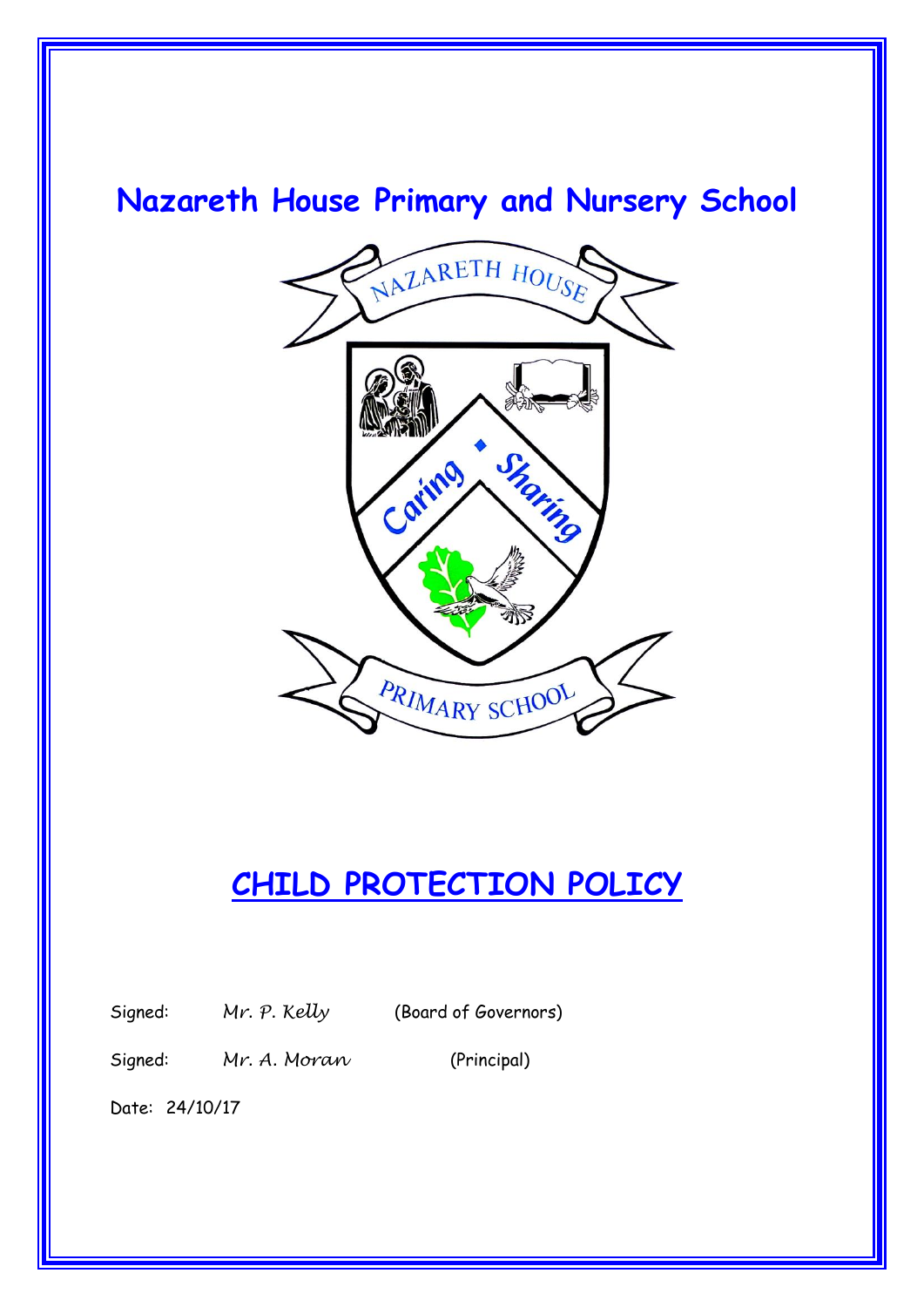#### **1. CHILD PROTECTION ETHOS**

We, at Nazareth House Primary School, have a responsibility for the Pastoral Care, general welfare and safety of the children in our care and we will carry out this duty by providing a caring, supportive and safe environment, where each child is valued for his or her unique talents and abilities, and in which all our young people can learn and develop to their full potential. All staff, teaching and non-teaching, should be alert to the signs of possible abuse and should know the procedures to be followed. This Policy sets out guidance on the action, which is required where abuse or neglect of a child is suspected and outlines referral procedures within our school.

#### **2. PRINCIPLES**

The general principles, which underpin our work, are those set out in the UN Convention on the Rights of the Child and are enshrined in the Children (Northern Ireland) Order 1995, the Department of Education (Northern Ireland) guidance "Pastoral Care in Schools - Child Protection" (DENI Circular 99/10) and the Area Child Protection Committees' Regional Policy and Procedures (2005).

The following principles form the basis of our Child Protection Policy.

- It is a child's right to feel safe at all times, to be heard, listened to and taken seriously.
- We have a pastoral responsibility towards the children in our care and should take all reasonable steps to ensure that their welfare is safeguarded and their safety preserved.
- In any incident the child's welfare must be paramount; this overrides all other considerations.
- A proper balance must be struck between protecting children and respecting the rights and needs of parents and families; but where there is conflict the child's interest must always come first.

#### **3. WHAT IS CHILD ABUSE?**

Child abuse occurs when a child is neglected, harmed or not provided with proper care. Children may be abused in many settings, in a family, in an institutional or community setting, by those known to them or more rarely, by a stranger. There are different types of abuse and a child may suffer more than one of them. The procedures outlined in this document are intended to safeguard children who are at risk of significant harm because of abuse or neglect by a parent, carer or other with a duty of care towards a child.

We use the following definitions: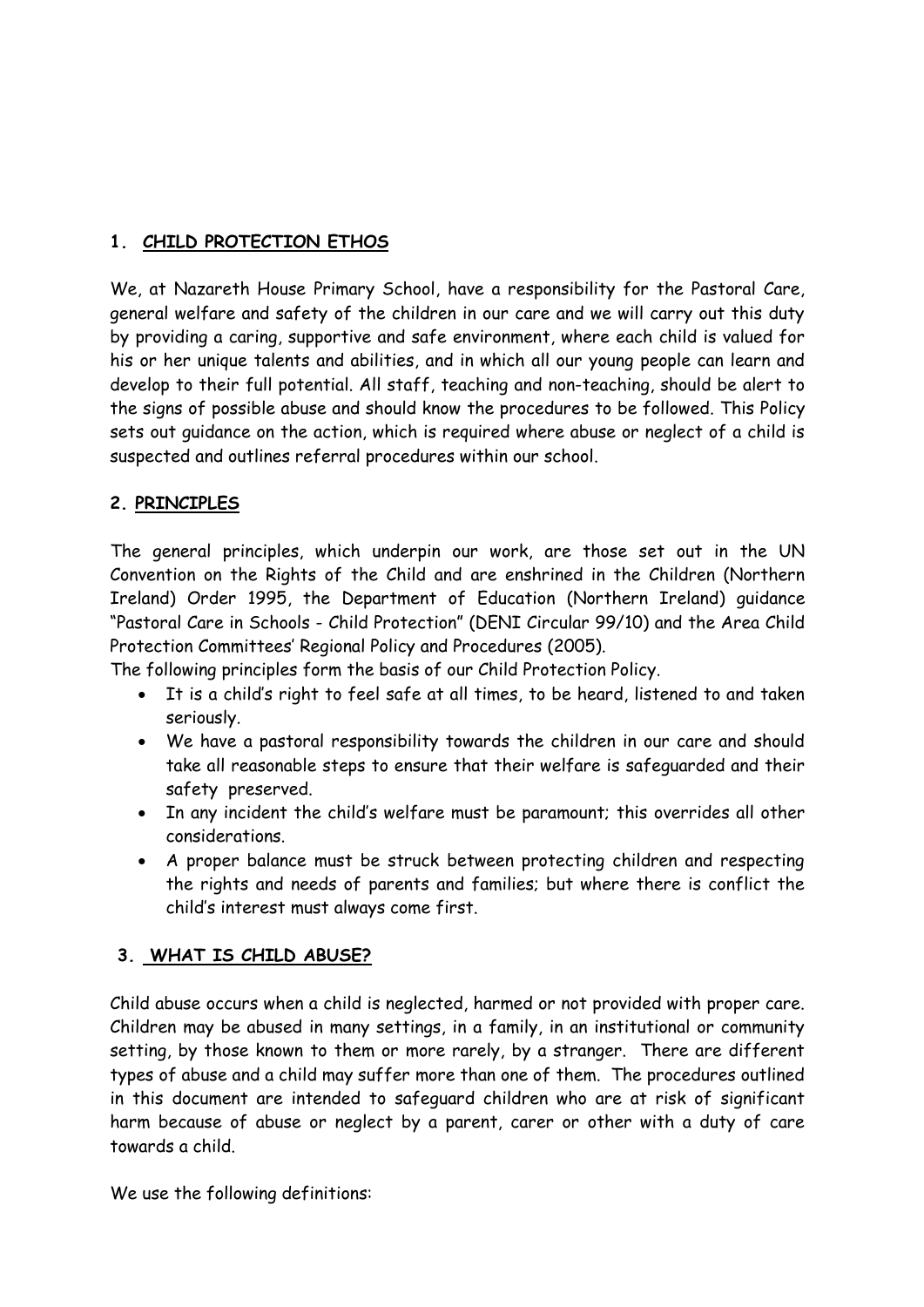**Neglect** is the persistent failure to meet a child's physical, emotional and/or psychological needs, likely to result in significant harm. It may involve a parent or carer failing to provide adequate food, shelter and clothing, failing to protect a child from physical harm or danger, failing to ensure access to appropriate medical care or treatment, lack of stimulation or lack of supervision. It may also include non-organic failure to thrive (faltering growth).

**Physical Abuse** is the deliberate physical injury to a child, or the willful or neglectful failure to prevent physical injury or suffering. This may include hitting, shaking, throwing, poisoning, burning or scalding, drowning, suffocating, confinement to a room or cot, or inappropriately giving drugs to control behaviour.

**Emotional Abuse** is the persistent emotional ill-treatment of a child such as to cause severe and persistent adverse effects on the child's emotional development. It may involve conveying to a child that he is worthless or unloved, inadequate, or valued only insofar as he meets the needs of the other person. It may involve causing a child to frequently feel frightened or in danger, or the exploitation or corruption of a child. Some level of emotional abuse is involved in all types of ill-treatment of a child, though it may occur alone. Domestic violence, adult mental health problems and parental substance misuse may expose a child to emotional abuse.

**Sexual Abuse** involves forcing or enticing a child to take part in sexual activities. The activities may involve physical contact, including penetrative or non-penetrative acts. They may include non-contact activities, such as involving children in looking at, or in the production of, pornographic material or watching sexual activities, or encouraging children to behave in sexually inappropriate ways.

**Sexual Exploitation of children and young people:** The practice definition of Child Sexual Exploitation is as follows:

"Child sexual exploitation is a form of sexual abuse in which a person(s) exploits, coerces and/or manipulates a child or young person into engaging in some form of sexual activity in return for something the child needs or desires and/or for the gain of the person(s) perpetrating or facilitating the abuse". (SBNI 2014, adopted from CSE Knowledge Transfer Partnership NI).

**Domestic abuse** is: "threatening behaviour, violence or abuse (psychological, physical, verbal, sexual, financial or emotional) inflicted on one person by another where they are or have been intimate partners or family members, irrespective of gender or sexual orientation".

A child may suffer or be at risk of suffering from one or more types of abuse and abuse may take place on a single occasion or may occur repeatedly over time.

(Area Child Protection Policies and Procedures - 2005)

**Signs and symptoms of abuse – see Appendix 1**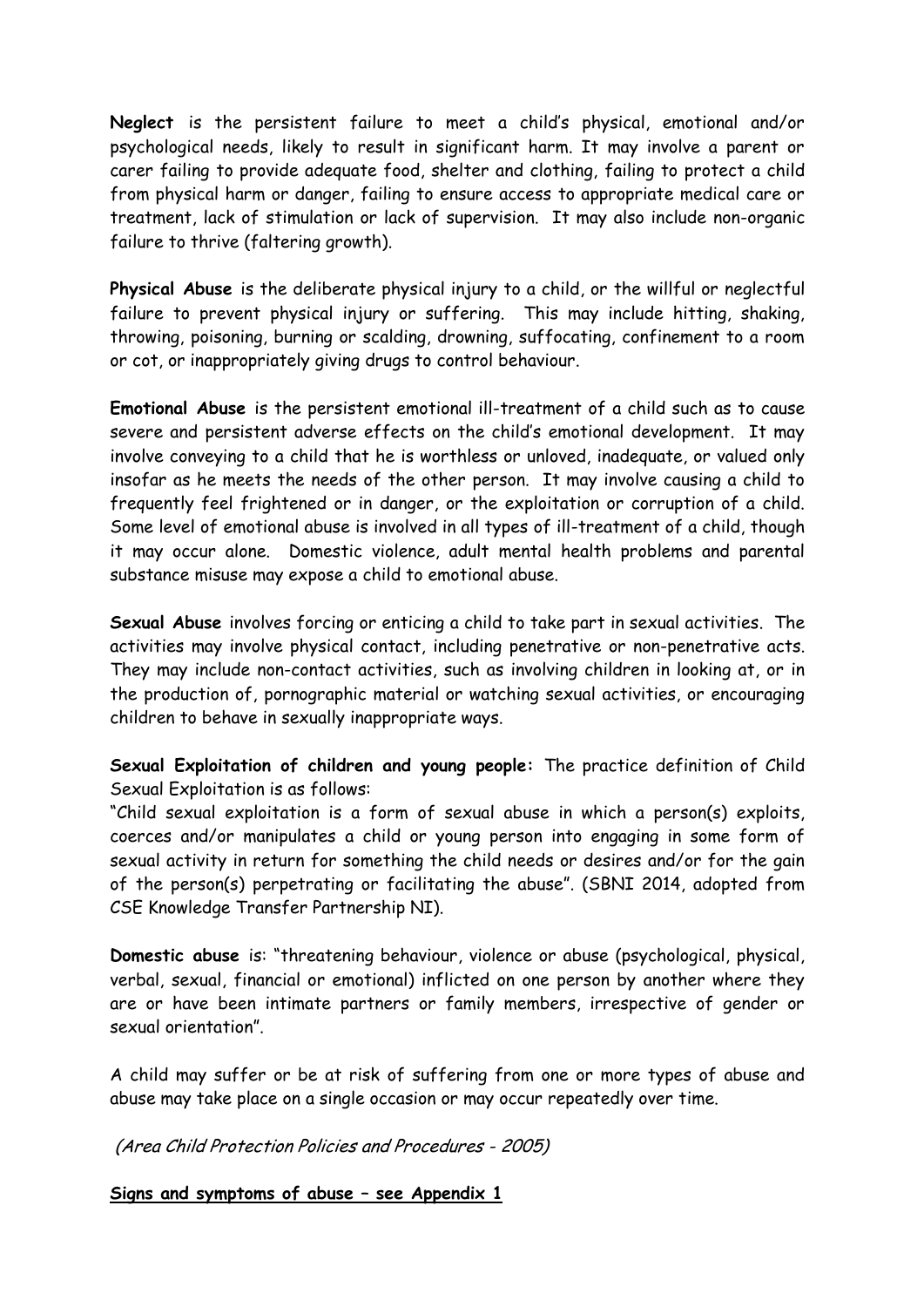#### **4. OTHER RELEVANT POLICIES**

The school has a duty to ensure that safeguarding permeates all activities and functions. This policy therefore complements and supports a range of other school policies including:

- Behaviour Policy
- Anti-Bullying
- Use of Reasonable Force/Safe Handling
- Special Educational Needs
- Educational Visits
- First Aid and the Administration of Medicines
- Health and Safety Policy
- Relationships and Sexuality Education
- Use of Mobile Phones/Cameras
- ICT and access to the internet
- Intimate Care

These policies are available to parents and any parent wishing a copy should contact the School Principal.

#### **5. SCHOOL SAFEGUARDING TEAM**

The following are members of the schools Safeguarding team:

- Chair of the Board of Governors: Mr Paddy Kelly
- Designated Governors for Child Protection: Mr Michael Quigley, Mr Sean Molloy
- Principal: Mr Antoin Moran
- Designated Teacher: Mrs Shauna Molloy-O'Dowd
- Deputy Designated Teacher: Mrs Donna Hartop

#### **6. ROLES AND RESPONSIBILITIES**

#### **6.1 The Chair Of The Board Of Governors**

The Chair of the Board of Governors must:

- Ensure that a safeguarding ethos is maintained within the school environment
- Ensure that the school has a Child Protection Policy in place and that staff implement the policy
- Ensure that Governors undertake appropriate child protection and recruitment & selection training provided by the WELB Child Protection Support Service for Schools, the WELB Governor Support and Human Resource departments.
- Ensure that a Designated Governor for Child Protection is appointed
- Assume lead responsibility for managing any complaint/allegation against the School Principal
- Ensure that the Board of Governors receive termly updates and a full written annual report in relation to child protection activity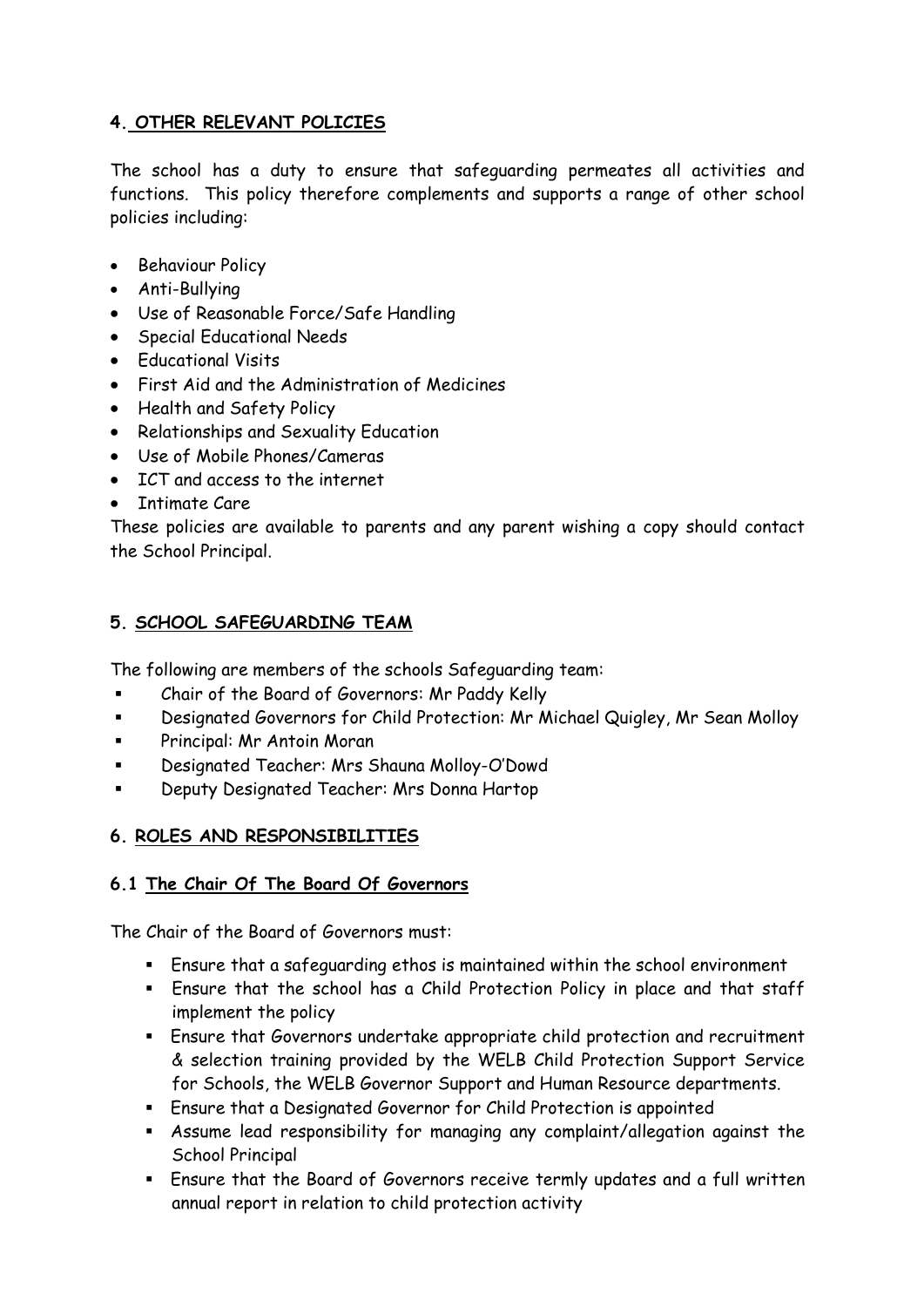#### **6.2 The Designated Governor For Child Protection**

The Designated Governor will provide the child protection lead in order to advise the Governors on:

- The role of the designated teachers
- The content of child protection policies
- The content of a code of conduct for adults within the school
- The content of the termly updates and full Annual Designated Teachers Report
- **Recruitment, selection and vetting of staff**

#### **6.3 The Board of Governors**

Board of Governors must ensure:

- That the school has a Child Protection Policy in place and that staff implement the policy
- Relevant Child Protection training is kept up-to-date by at least one governor and a record kept of the same
- That confidentiality is paramount. Information should only be passed to an entire Board of Governors on a need-to-know basis.

#### **6.4 The Principal**

The Principal must ensure that:-

- DENI 1999 / 10 is implemented within the school
- A designated teacher and deputy are appointed
- All staff receive child protection training
- All necessary referrals are taken forward in the appropriate manner
- The Chairman of the Board of Governors (and the Board of Governors) is kept informed
- Child Protection activities feature on the agenda of the Board of Governors meetings (termly updates & annual report)
- The Child Protection policy is reviewed annually and that parents and pupils receive an overview of the policy on a yearly basis. The full Child Protection policy is available on request.
- Confidentiality is paramount, information should only be passed to the entire Board of Governors on a need to know basis.

#### **6.5 The Designated Teacher**

The designated teacher and deputy must:-

- Avail of training so that they are aware of duties, responsibilities and role
- Organise training for all staff (whole school training)
- Lead in the development of the school's Child Protection Policy
- Act as a point of contact for staff (and parents)
- Assist in the drafting and issuing of the summary of our Child Protection arrangements for parents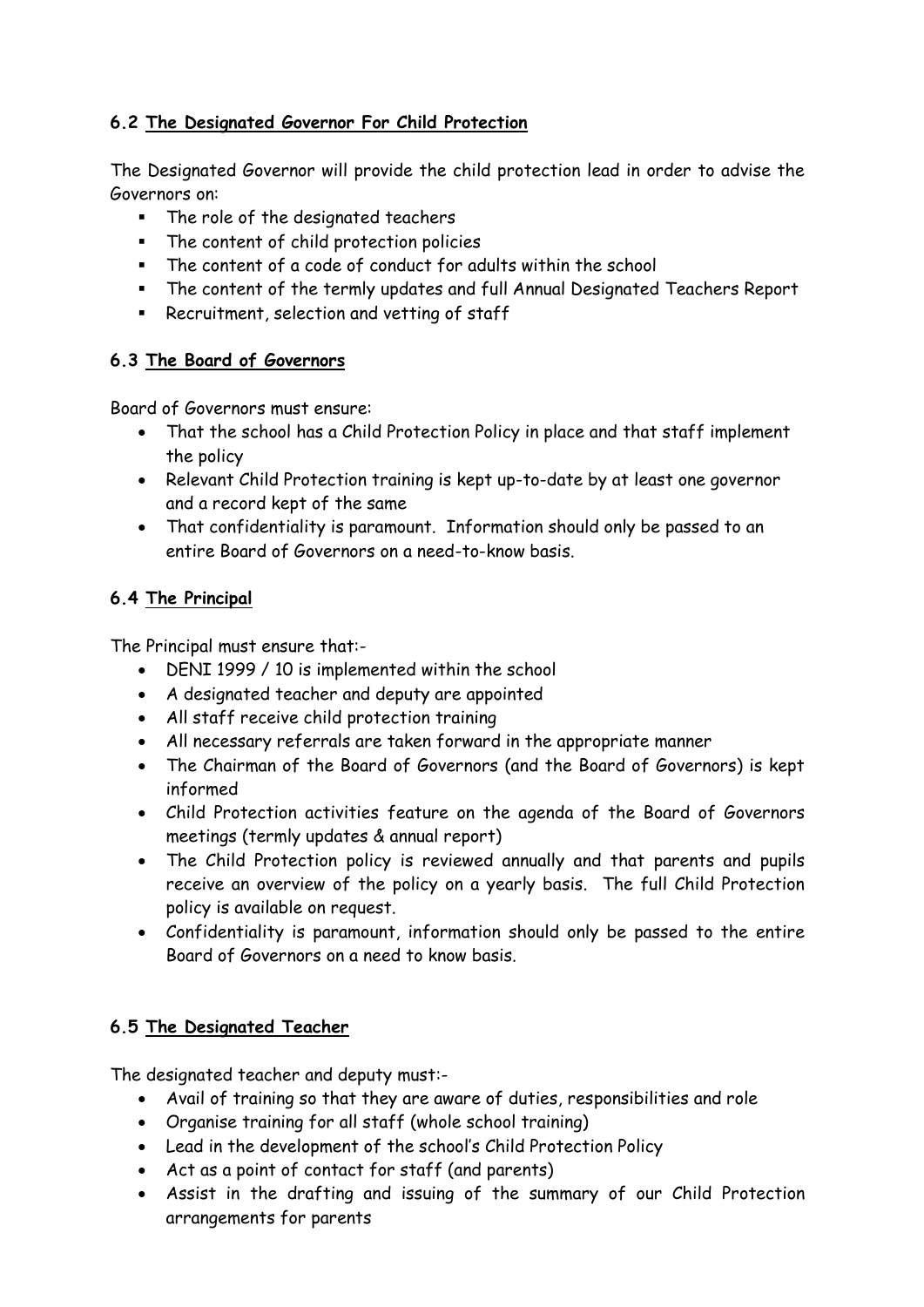- Make referrals to Social Services (Gateway team) or PSNI Public Protection Unit where appropriate
- Liaise with the Western Education & Library Board designated officers for Child Protection
- Maintain records of all child protection concerns
- Keep the School Principal informed
- Provide a written annual report to the Board of Governors regarding child protection

### **6.6 The Class Teacher**

Teachers see children over long periods and can notice physical, behavioural and emotional indicators and hear allegations of abuse.

The teacher must:

- Refer concerns to the Designated/deputy teacher for Child Protection;
- Listen to what is being said and support the child
- Act promptly
- Make a concise written record of a child's disclosure using the actual words of the child
- Keep the Designated Teacher informed in writing or verbally about poor attendance and punctuality, poor presentation, changed or unusual behaviour, deterioration in educational progress, discussions with parents about concerns relating to their child, concerns about pupil abuse or serious bullying, concerns about home conditions
- Avail of whole school training and relevant other training regarding safeguarding children
- **NOT** give children a guarantee of total confidentiality regarding their disclosures
- **NOT** investigate

### **7.7 The Parents**

Parents should play their part in Child Protection by:

- Telephoning the school on the morning of their child's absence, or sending in a note on the child's return to school, so as the school is reassured as to the child's situation
- Informing the school whenever anyone, other than themselves, intends to pick up the child after school
- Letting the school know in advance if their child is going home to an address other than their own home
- Familiarising themselves with the School's Pastoral Care, Anti Bullying, Positive Behaviour, Internet and Child Protection Policies
- Reporting to the office when they visit the school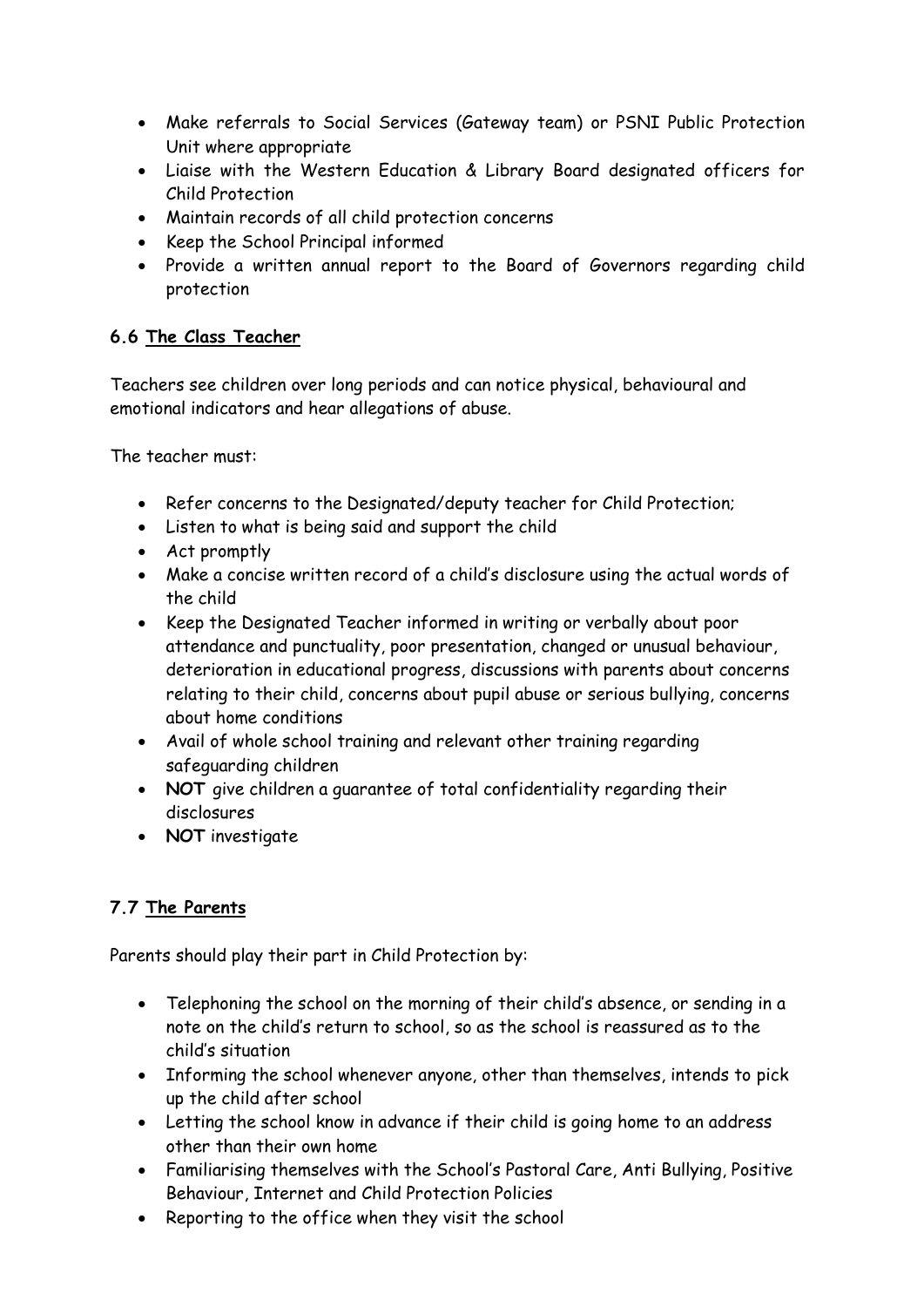Raising concerns they have in relation to their child with the school.

#### **8. PROCEDURES FOR MAKING COMPLAINTS IN RELATION TO CHILD ABUSE**

#### **8.1 How a Parent can Make a Complaint**

At Nazareth House Primary School we aim to work closely with the parents/guardians in supporting all aspects of the child's development and well-being. Any concerns a parent may have will be taken seriously and dealt with in a professional manner. If a parent has a concern they can talk to the class teacher or the Principal/Designated teacher for child protection. If they are still concerned they may talk to the Chair of the Board of Governors. At any time a parent may talk to a social worker in the local Gateway team or to the PSNI Public Protection Unit. Details of who to contact are shown in the **flowchart in Appendix 2.**

#### **8.2 Where the school has concerns or has been given information about possible abuse by someone other than a member of the school staff**

Where staff become aware of concerns or are approached by a child they should not investigate – this is a matter for the Social Services – but should report these concerns immediately to the designated teacher, discuss the matter with her and make full notes. These notes or records should be factual, objective in nature and include what was seen, said, heard or reported. The place, time and a record of who was present should be given to the designated teacher. The person who reports the incident must treat the matter in confidence.

The designated teacher will decide whether, in the best interest of the child, the matter needs to be referred to the Social Services. If there are concerns that the child may be at risk, the school is obliged to make a referral. Unless there are concerns that a parent may be the possible abuser, the parent will be informed immediately.

The designated teacher may need to seek discreet preliminary clarification from the person making the complaint or giving the information or from others who may have relevant information. The designated teacher may also consult with the Western Education & Library Board's designated officer for child protection or Social Services (Gateway Team) before a referral is made. No decision to refer a case to Social Services will be made without the fullest consideration and/or appropriate advice. The safety of the child is our prime priority.

If there are concerns that the child or young person may be at risk, the designated teacher is obliged to make a referral. Unless there are concerns that a parent may be the possible abuser, the parents will be informed immediately.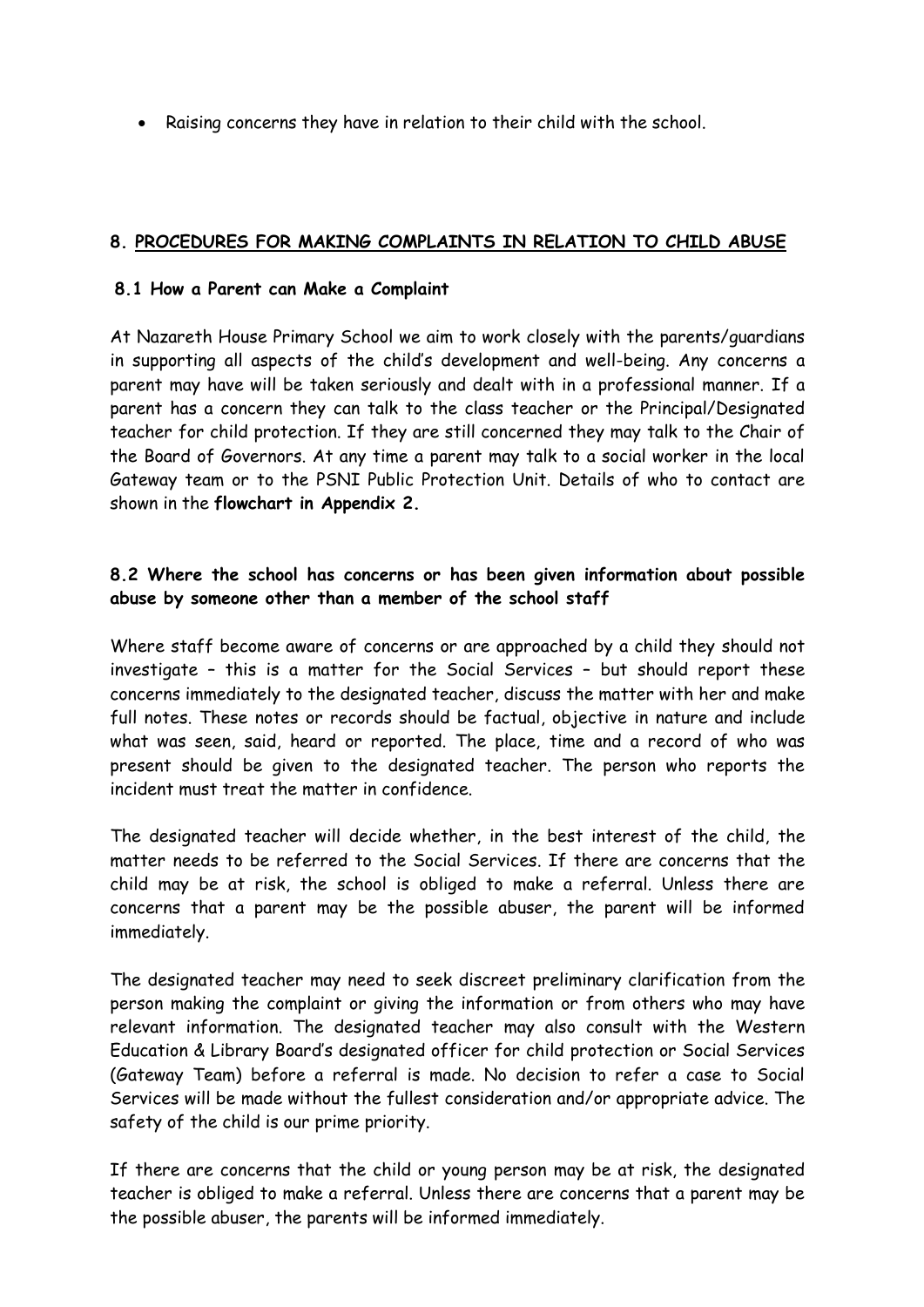Where there are concerns about possible abuse and a referral needs to be made the designated teacher will telephone the Western Health & Social Services Gateway Team. She will also notify the Western Education & Library Board's designated officer for child protection. A UNOCINI (Understanding the Needs of Children in Northern Ireland) referral form will also be completed and forwarded to the Gateway team with a copy sent to the WELB designated officer for Child Protection.

#### **This procedure with names and contact numbers is shown in Appendices 2 & 3.**

The following are guidelines for use by staff should a child disclose concerns of a Child Protection nature.

| Do's                                                                          | Don'ts                                  |
|-------------------------------------------------------------------------------|-----------------------------------------|
| Do listen to what the child says.                                             | Don't ask leading questions.            |
| Do assure the child that they are not at<br>fault.                            | Don't put words into the child's mouth. |
|                                                                               | Don't ignore the child's behaviour.     |
| Do explain to the child that you cannot<br>keep it a secret.                  |                                         |
|                                                                               | Don't remove any clothing.              |
| Do <b>document exactly</b> what the child says,<br>using his/her exact words. |                                         |
| Do remember not to promise the child<br>confidentiality.                      |                                         |

#### **8.3 Where a complaint has been made about possible abuse by a member of the school's staff**

If a complaint about possible child abuse is made against a member of staff, the Principal/Designated teacher (or the deputy designated teacher if she is not available) must be informed immediately. The above procedures will apply unless the complaint is about the Principal/Designated teacher.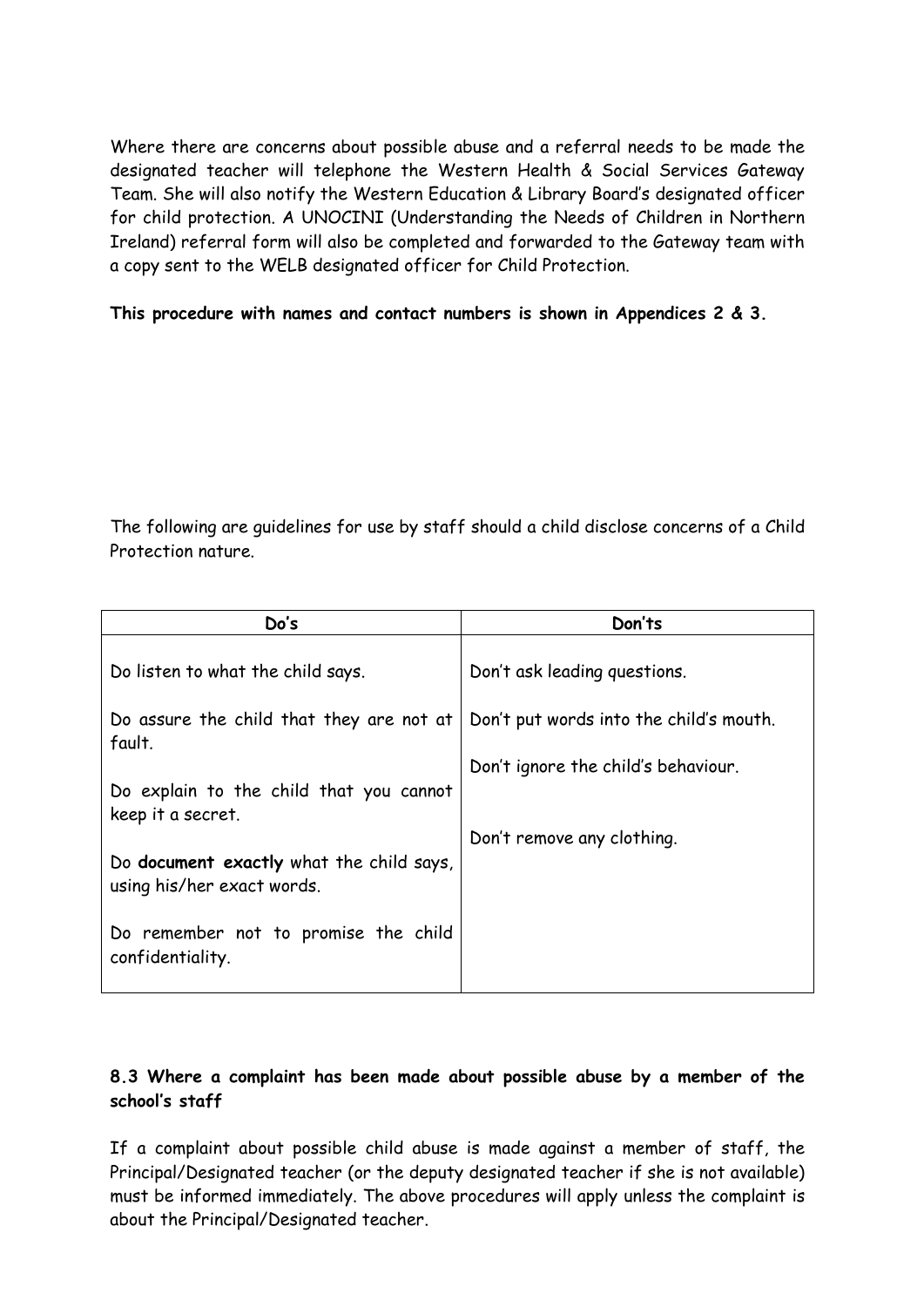If a complaint is made against the Principal/Designated teacher the Chairperson of The Board of Governors will be informed and he will ensure that necessary action is taken.

Where the matter is referred to the Social Services the member of staff may be removed from duties involving direct contact with pupils (and may be suspended from duty as a precautionary measure pending investigation by the appropriate authorities). The Chairman of the Board of Governors will also be informed immediately.

Where an allegation is made against a member of staff and is pursued either as a formal referral or under the agreed disciplinary procedures for teachers, a detailed record of the complaint, signed by the Principal, shall be retained on the child's file and the file of the member of staff concerned. An entry will also be made in the school's Record of Child Abuse Complaints.

If, on foot of a subsequent investigation by one of the investigating agencies, the member of staff concerned is totally exonerated, the record on the file of the member of staff concerned shall be expunged, and the entry in the school's Record of Child Abuse Complaints deleted or struck through.

However where disciplinary investigation or action is undertaken in the context of Child Protection, all details relating to the complaint and disciplinary sanction shall be maintained on the teacher's file for a period of 5 years. The record on the child's file should be noted accordingly, and should be maintained indefinitely in case there should be subsequent complaints. In all other cases, the record on both the child's file and the staff member's file should be maintained indefinitely

The school's record of Child Abuse complaints will be made available to the Board of Governors/Management Committee at least annually.

This procedure with names and contact numbers is shown in **Appendices 2&3**.

#### **8.4 Where a complaint has been made about possible abuse by a volunteer**

Any complaint about the conduct of a person working in the school in a voluntary capacity should be treated in the same manner as complaints against a person who is on the school's staff, and the above procedures followed. If the Principal has any concern that a child may be at risk, the services of the volunteer should be terminated immediately.

#### **9. ATTENDANCE AT CHILD PROTECTION CASE CONFERENCES AND CORE GROUP MEETINGS**

The Designated Teacher or Principal may be invited to attend an Initial and/or Review Child Protection Case Conference or Core Group meeting convened by the Western Health & Social Care Trust and where possible a school representative will be in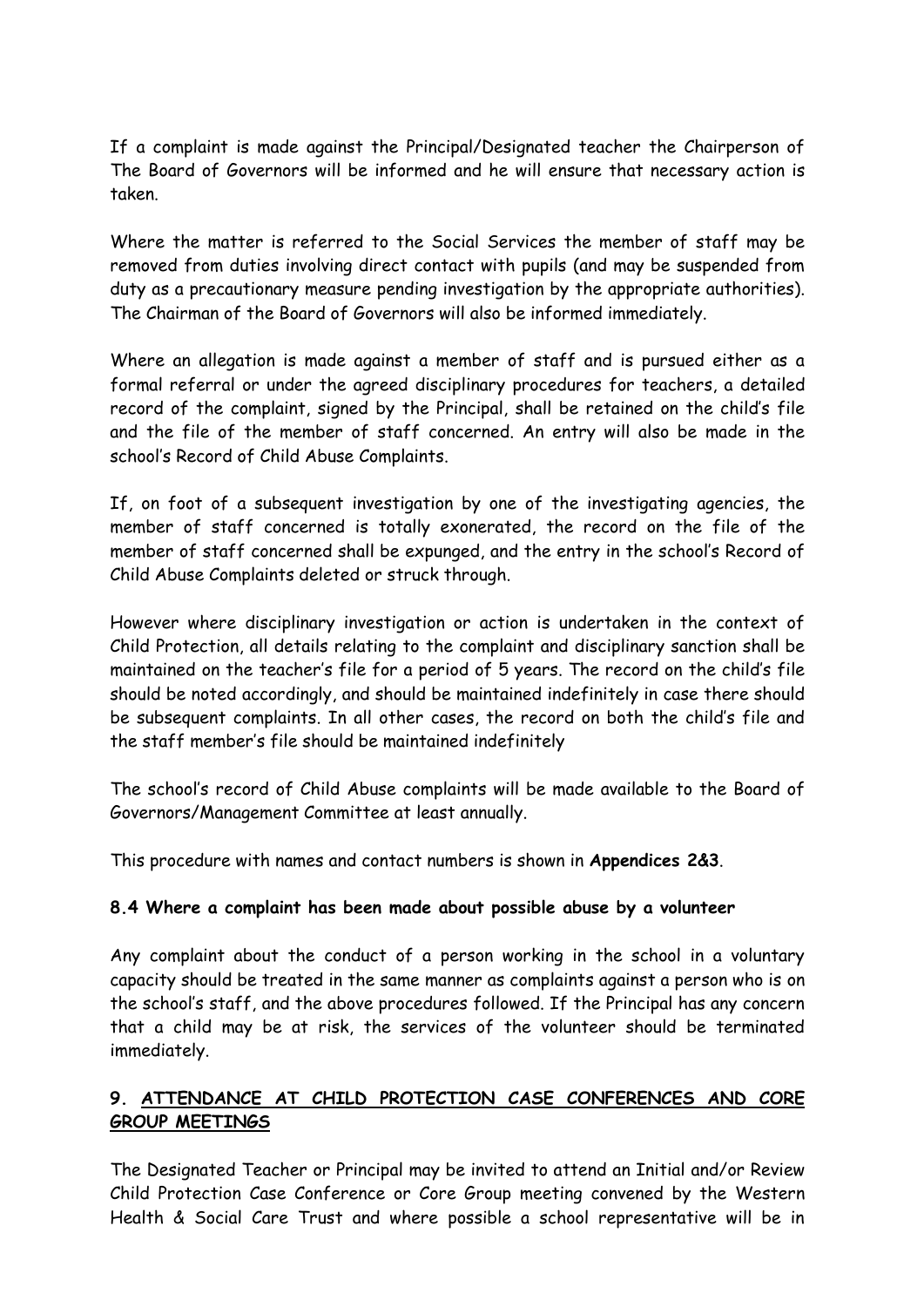attendance. A written report will be provided for these meetings and will be compiled after discussion with relevant staff. Feedback will be given to staff under the 'need to know 'principle on a case-by-case basis. Children whose names are on the Child Protection Register will be monitored in line with what has been agreed in each child's protection plan.

#### **10. CONFIDENTIALITY AND INFORMATION SHARING**

Information given to members of staff about possible child abuse cannot be held "in confidence". In the interests of the child, staff have a responsibility to share relevant information about the protection of children with other professionals particularly the investigative agencies and where physical or sexual abuse is suspected, a legal duty to report this. However, only those who need to know will be told.

#### **11. RECORD KEEPING**

All child protection records, information and confidential notes are kept in separate files in a locked cupboard. These records are kept separate from any other file that is held on the child or young person.

If a complaint about possible child abuse is received by the school and is not referred to Social Services – or if it is referred and Social Services do not place the child's name on the Child Protection Register – a record on the child's file will be permanently preserved and a confidential copy will be sent to any school to which the child subsequently transfers.

If the Social Services inform the school that a child's name has been placed on the Child Protection Register, a record of this fact and associated documentation from the Social Services will be maintained on the child's file while he or she continues to attend our school.

When the child's name is removed from the Child Protection Register then all Social Services records will be destroyed and only the school records retained for permanent preservation. Should a child transfer to another school whilst their name is on the Child Protection Register then the WELB Child Protection Designated Officers (CPDO) will inform the receiving school that the child's name is on the Register and the name of the child's Social Worker will be forwarded as well. All Social Services records held by WELB CPDO in relation to the child will then be destroyed. The schools own child protection records in relation to the child will be held in secure and confidential storage for permanent preservation.

#### **12. VETTING PROCEDURES**

All staff including volunteers who are appointed to positions in the School are vetted in accordance with relevant legislation and Departmental guidance.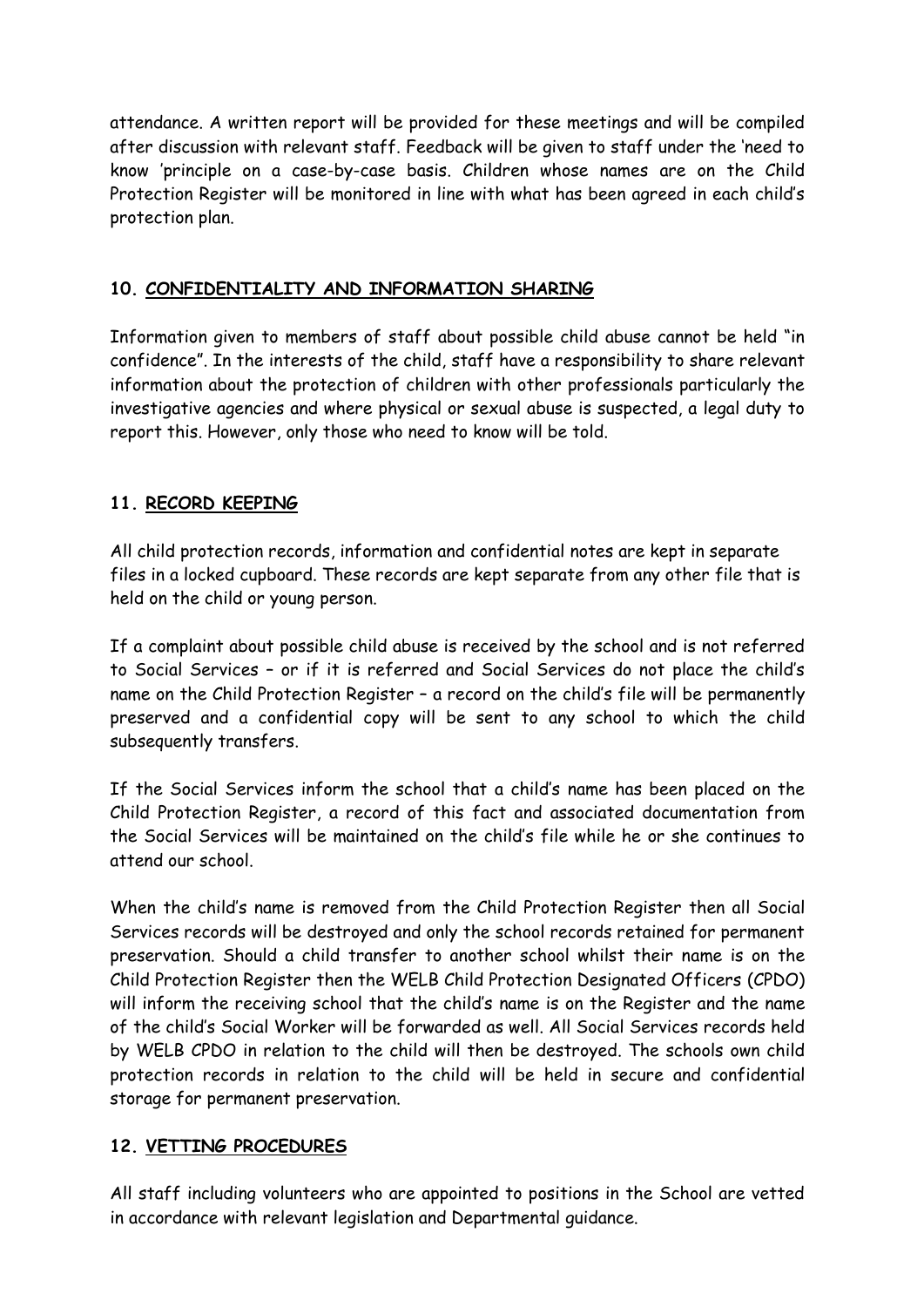#### **13. CODE OF CONDUCT FOR ALL STAFF PAID OR UNPAID**

All actions concerning children and young people must uphold the best interests of the young person as a primary consideration. Staff must always be mindful of the fact that they hold a position of trust, and that their behaviour towards the child and young people in their charge must be above reproach. The school has a code of conduct for staff which is intended to assist staff in respect of the complex issue of child abuse, by drawing attention to the areas of risk for staff and by offering guidance on prudent conduct. It is not intended to detract from the enriching experiences children and young people gain from positive interaction with staff within the education sector.

**The schools code of conduct is included as Appendix 4.** 

#### **14. STAFF TRAINING**

Nazareth House Primary School is committed to in-service training for its entire staff. Each member of staff will receive general training on Policy and procedures with some members of staff receiving more specialist training in line with their role and responsibilities. All staff will receive Child Protection awareness training and refresher training every two years. The Principal/Designated Teacher; Chair of the Board of Governors and Designated Governor for Child Protection will also attend relevant Child Protection training courses.

When new staff or volunteers start at the school they are briefed on the school Child Protection Policy and code of conduct and given a copy of the policy which includes what to do if you are worried that a child is being abused.

#### **15. THE PREVENTATIVE CURRICULUM**

CCTV has been installed at key areas in the perimeter of the school building as well as the two key access points. Responsibility is shared between the Principal, Secretary and Caretaker for the monitoring of the live feed. The Principal, Vice-Principal and members of the Safeguarding team have been trained on how to access historical recordings should they be required.

In the classroom, regular Circle Time sessions are used as a means of encouraging children to raise social and emotional concerns in a safe environment and to build self confidence, respect and sensitivity among classmates.

Throughout the school year, child protection issues are addressed through class assemblies and there is a permanent child protection notice board in the main corridor and relevant information in each resource area, which provides advice and displays child helpline numbers. A flow diagram of how a parent may make a complaint is also on display. An enlarged flow diagram for a teacher allegation is in the school staff room. Other initiatives which address child protection and safeguarding issues include: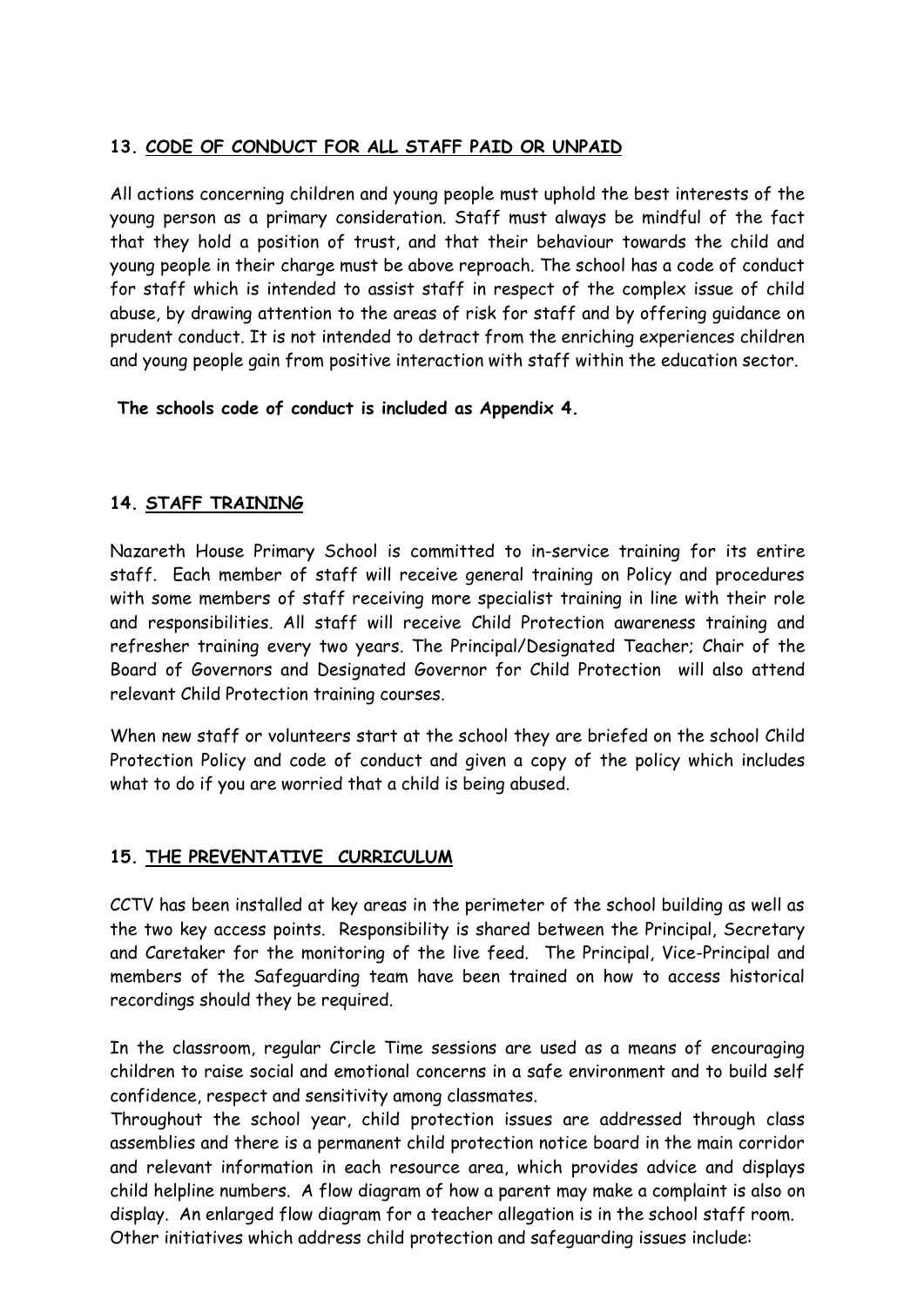- $\triangleright$  The NSPCC visit the school and provide information on a range of child protection issues through assemblies, talks, role-plays, puppet shows and resources
- All staff successfully completed a "Fire Safety in the Workplace" course in 2011.
- $\triangleright$  Regular fire drills.
- $\triangleright$  Personal & Intimate Care policy addressing toileting accidents, water play, sickness or menstruation.
- $\triangleright$  Internet safety
- $>$  PDMU
- $\triangleright$  Primary 5 pupils take part in the Northern Ireland Fire and Rescue Service talks on Fire Safety.
- Each year Primary 7 pupils participate in the "Y.E.S. project".
- Mrs Jennifer O'Brien, Oral Health Co-ordinator, teaches children in the Foundation Stage about the importance of oral hygiene.
- $\triangleright$  Our school nurse administers general health screening to our Primary 1 children.
- "Education in Personal Relationships" being incorporated into planning and teaching in 2015-16.
- $\triangleright$  Fire doors with vision panels have been fitted in each classroom, corridors and at each flight of stairs.
- $\triangleright$  Fire equipment is tested regularly. Any faults in equipment are reported to the caretaker.
- "Respecting Difference" programme has been implemented in the Foundation Stage.
- $\triangleright$  Guidelines for standardising work practices of Learning Support Assistants has been introduced.
- $\triangleright$  Road Safety calenders in every classroom and corridor. Primary 5 pupils participate in a Road Safety competition every year.
- $\triangleright$  Sustrans organise a yearly bicycle ride for Primary 6 pupils and a whole school "Walk to School" day. We have achieved a bronze award and are working towards silver.
- Mrs Molloy-O'Dowd, Mrs Mead and Mrs McGill completed a programme entitled "Effective Communication Skills for Social Guardians Delivering Helping Hands" specifically focusing on children affected by domestic abuse (March 2016).
- $\triangleright$  School has opted in to Securus Safeguarding software made available by C2K. Both Mr. Moran and Mr. McCrossan have received training on its use and are responsible for monitoring the system.
- Mrs. Molloy-O'Dowd (Designated Teacher) has undertaken the following workshop 'Understanding self-harm and the impact of alcohol' (May 2017)

#### **16. MONITORING AND EVALUATION**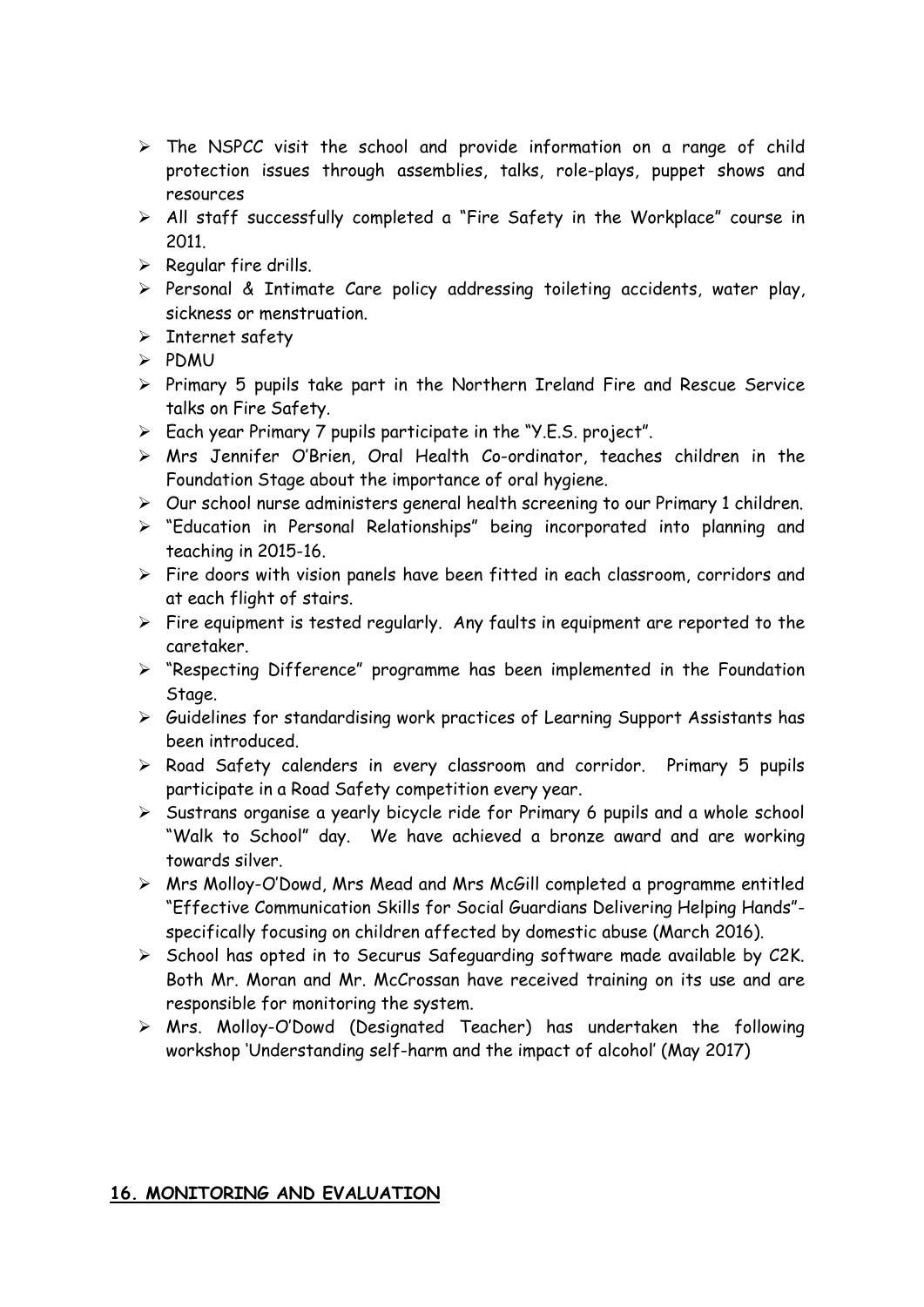Nazareth House Primary School will update this Policy and procedures in the light of any further guidance and legislation as necessary and review it annually. On-going evaluation will ensure the effectiveness of the Policy. Date Policy Reviewed: 05.09.17

Signed: \_\_\_\_\_\_\_\_\_\_\_\_\_\_\_\_\_\_\_\_\_\_ (Chair of Board of Governors)

\_\_\_\_\_\_\_\_\_\_\_\_\_\_\_\_\_\_\_\_\_\_ (Principal)

\_\_\_\_\_\_\_\_\_\_\_\_\_\_\_\_\_\_\_\_\_\_ (Designated Teacher)

# **Appendix 1: Signs and Symptoms of abuse – possible indicators**

#### **Physical Abuse**

| <b>Physical Indicators</b>                   | <b>Behavioural Indicators</b>            |
|----------------------------------------------|------------------------------------------|
| Unexplained bruises - in various stages of   | Self destructive tendencies;             |
| healing - grip marks on arms;                | aggressive to other children;            |
| slap marks; human bite marks; welts; bald    | behavioural extremes (withdrawn or       |
| spots; unexplained/untreated burns;          | aggressive);                             |
| especially cigarette burns (glove like);     | appears frightened or cowed in presence  |
| unexplained fractures; lacerations; or       | of adults;                               |
| abrasions;                                   | improbable excuses to explain injuries;  |
| untreated injuries;                          | chronic runaway;                         |
| bruising on both sides of the ear -          | uncomfortable with physical contact;     |
| symmetrical bruising should be treated       | come to school early or stays last as if |
| with suspicion; injuries occurring in a time | afraid to be at home:                    |
| pattern e.g. every Monday                    | clothing inappropriate to weather - to   |
|                                              | hide part of body; violent themes in art |
|                                              | work or stories                          |

#### **Neglect**

| <b>Physical Indicators</b>               | <b>Behavioural Indicators</b>              |
|------------------------------------------|--------------------------------------------|
| Looks very thin, poorly and sad;         | Tired or listless (falls asleep in class); |
| constant hunger; lack of energy;         | steals food; compulsive eating;            |
| untreated medical problems;              | begging from class friends;                |
| special needs of child not being met;    | withdrawn; lacks concentration;            |
| constant tiredness; inappropriate dress; | misses school medicals;                    |
| poor hygiene;                            | reports that no carer is at home;          |
| repeatedly unwashed; smelly;             | low self-esteem;                           |
| repeated accidents, especially burns.    | persistent non-attendance at school;       |
|                                          | exposure to violence including unsuitable  |
|                                          | videos.                                    |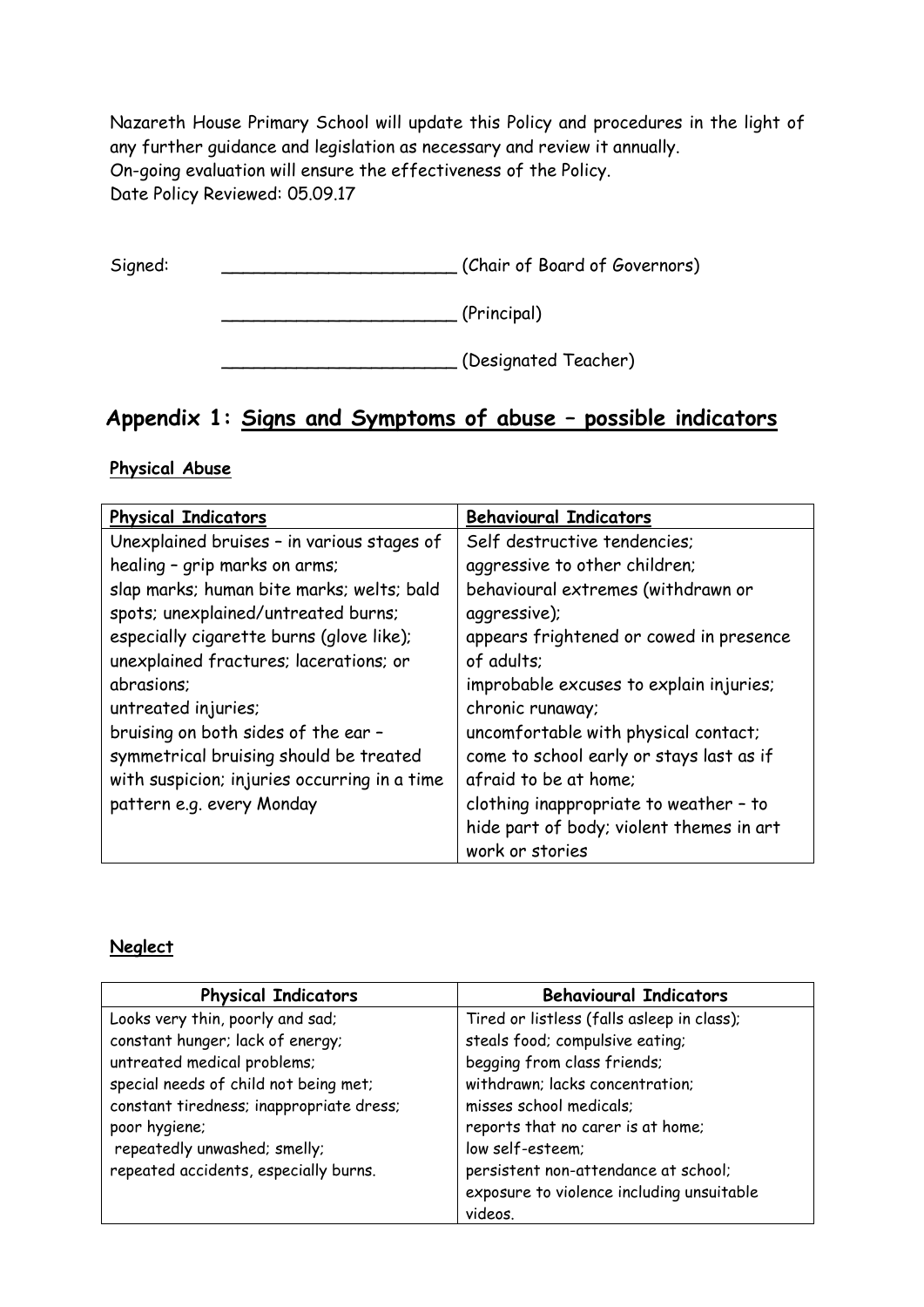#### **Emotional Abuse**

| <b>Physical Indicators</b>                      | <b>Behavioural Indicators</b>                |
|-------------------------------------------------|----------------------------------------------|
| Well below average in height and weight;        | Apathy and dejection;                        |
| "failing to thrive";                            | inappropriate emotional responses to painful |
| poor hair and skin; alopecia;                   | situations;                                  |
| swollen extremities i.e. icy cold and swollen   | rocking/head banging;                        |
| hands and feet;                                 | inability to play;                           |
| recurrent diarrhoea, wetting and soiling;       | indifference to separation from family       |
| sudden speech disorders;                        | indiscriminate attachment;                   |
| signs of self mutilation;                       | reluctance for parental liaison;             |
| signs of solvent abuse (e.g. mouth sores, smell | fear of new situation;                       |
| of glue, drowsiness);                           | chronic runaway;                             |
| extremes of physical, mental and emotional      | attention seeking/needing behaviour;         |
| development (e.g. anorexia, vomiting,           | poor peer relationships.                     |
| stooping).                                      |                                              |

#### **Sexual Abuse**

| <b>Physical Indicators</b> | <b>Behavioural Indicators</b> |
|----------------------------|-------------------------------|
|                            |                               |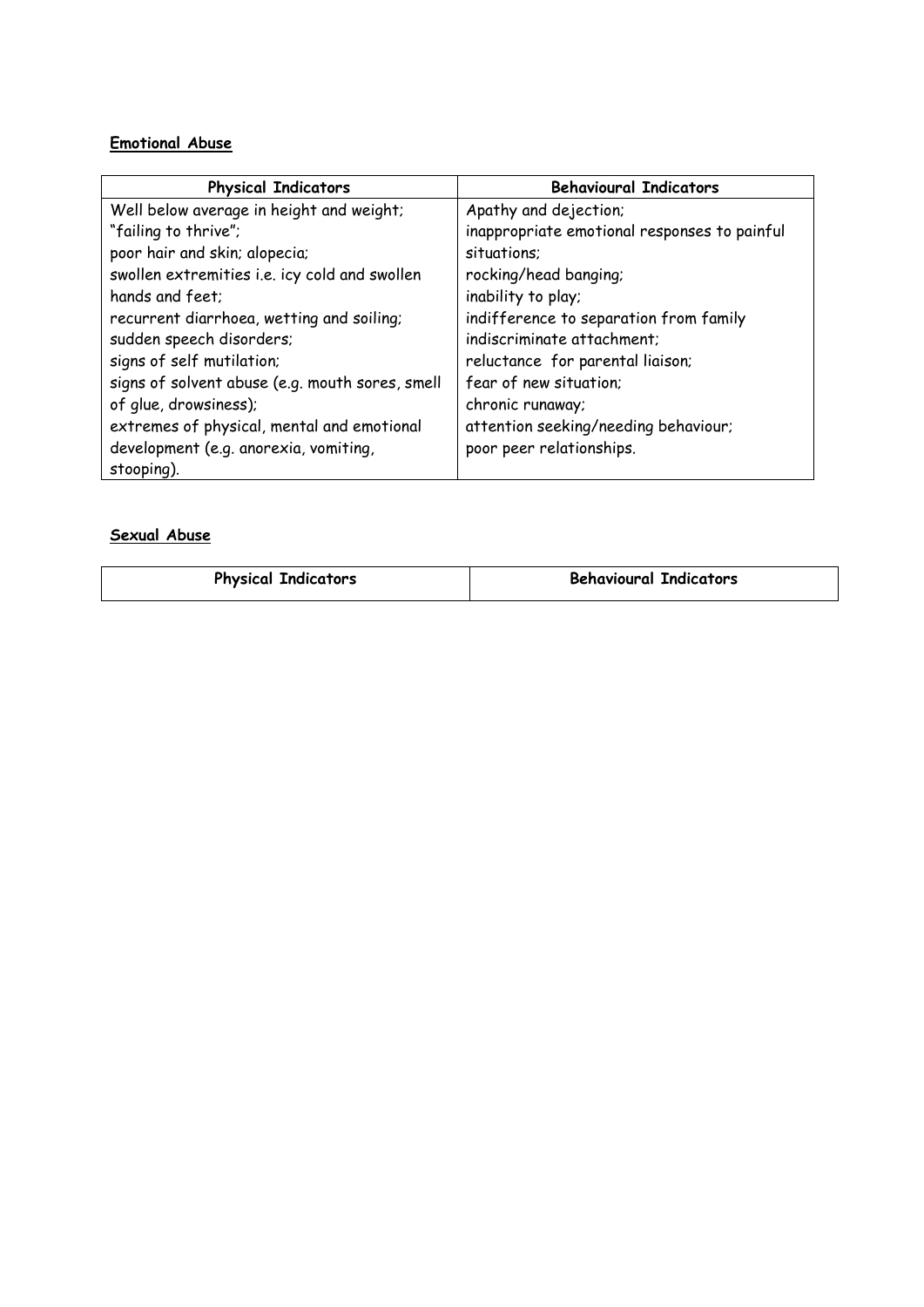| Bruises, scratches, bite marks or other injuries | What the child tells you;                                                     |
|--------------------------------------------------|-------------------------------------------------------------------------------|
| to breasts, buttocks, lower abdomen or thighs;   | Withdrawn; chronic depression;                                                |
| bruises or bleeding in genital or anal areas;    | excessive sexual precociousness; seductiveness;                               |
| torn, stained or bloody underclothes;            | children having knowledge beyond their usual                                  |
| chronic ailments such as recurrent abdominal     | frame of reference e.g. young child who can                                   |
| pains or headaches;                              | describe details of adult sexuality; parent/child                             |
| difficulty in walking or sitting;                | role reversal;                                                                |
| frequent urinary infections;                     | over concerned for siblings;                                                  |
| avoidance of lessons especially PE, games,       | poor self esteem; self devaluation;                                           |
| showers;                                         | lack of confidence; peer problems;                                            |
| unexplained pregnancies where the identify of    | lack of involvement;                                                          |
| the father is vague; anorexia/gross overeating.  | massive weight change;                                                        |
|                                                  | suicide attempts (especially adolescents);                                    |
|                                                  | hysterical/angry outbursts;                                                   |
|                                                  | lack of emotional control:                                                    |
|                                                  |                                                                               |
|                                                  | sudden school difficulties e.g. deterioration in<br>school work or behaviour; |
|                                                  |                                                                               |
|                                                  | inappropriate sex play;                                                       |
|                                                  | repeated attempts to run away from home;                                      |
|                                                  | unusual or bizarre sexual themes in children's                                |
|                                                  | art work or stories;                                                          |
|                                                  | vulnerability to sexual and emotional                                         |
|                                                  | exploitation; promiscuity;                                                    |
|                                                  | exposure to pornographic material.                                            |
|                                                  |                                                                               |
|                                                  |                                                                               |
|                                                  |                                                                               |
|                                                  |                                                                               |
|                                                  |                                                                               |
|                                                  |                                                                               |
|                                                  |                                                                               |
|                                                  |                                                                               |
|                                                  |                                                                               |
|                                                  |                                                                               |
|                                                  |                                                                               |
|                                                  |                                                                               |
|                                                  |                                                                               |
|                                                  |                                                                               |

**App. 2**

# **Nazareth House Primary School Complaints Procedure for Parents**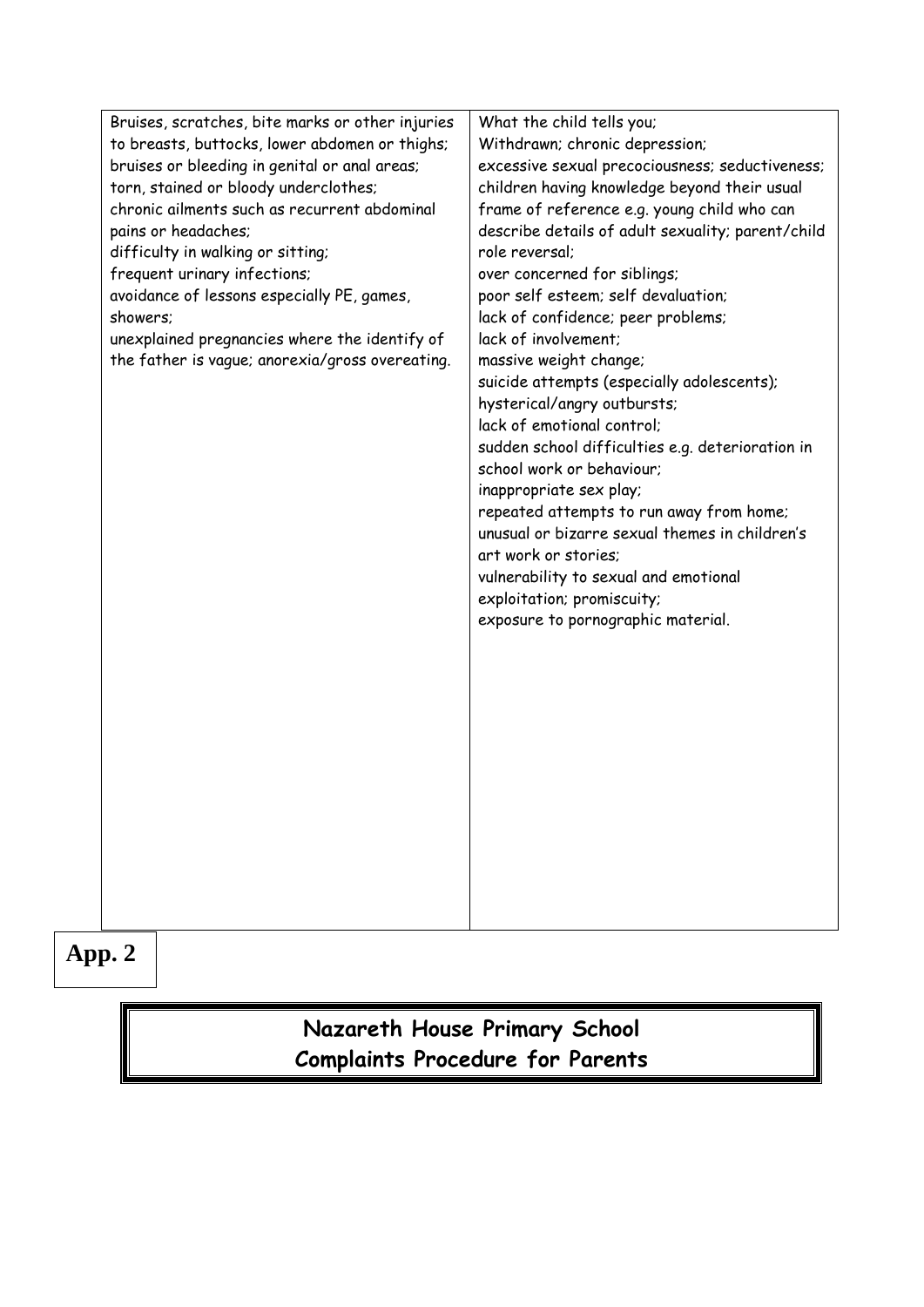

**App.3**

**Nazareth House Primary School Complaints Procedure Regarding Possible Abuse by a Member of the Staff**

> possible abuse by a The complaint is about member of staff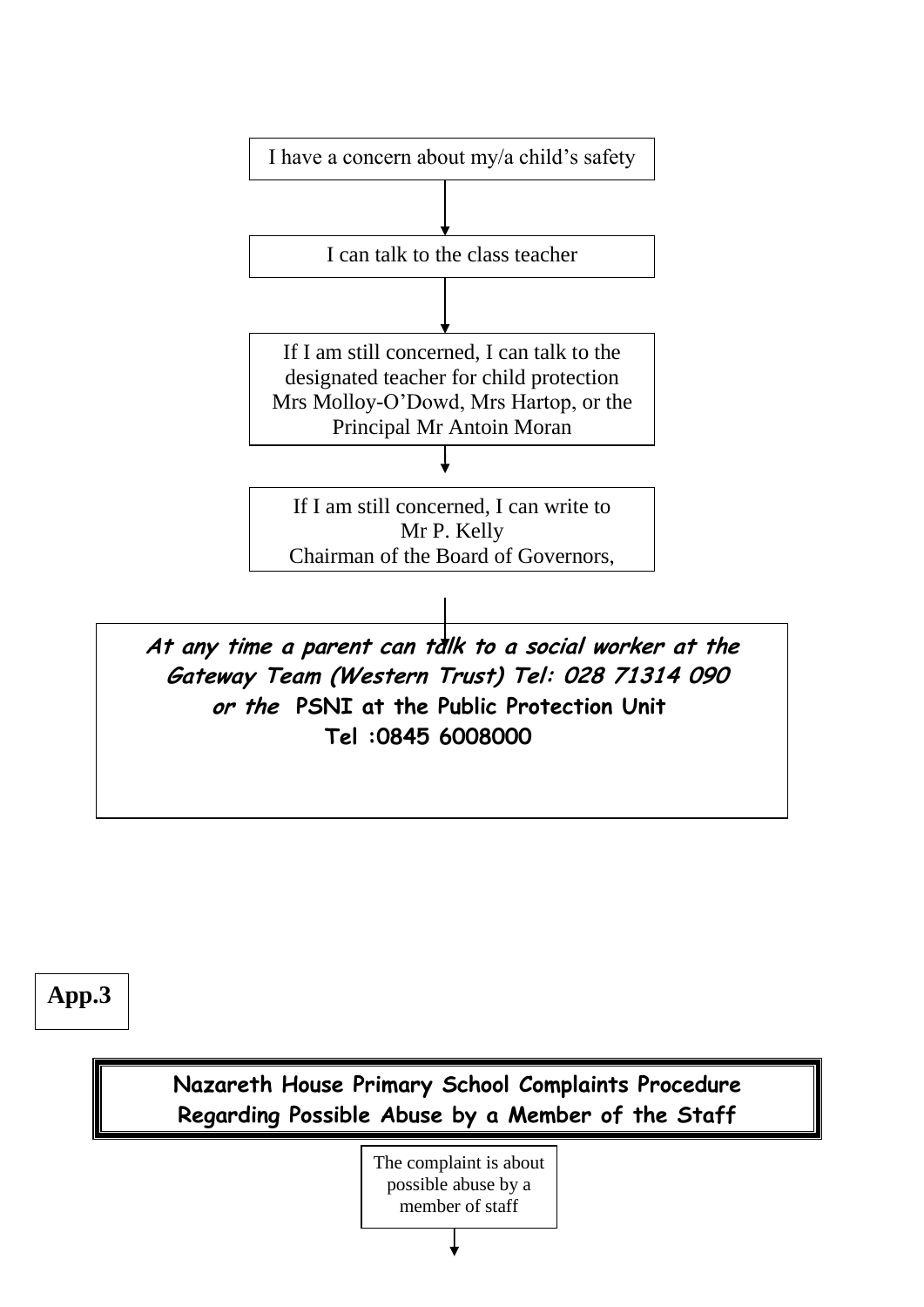

# **Appendix 4: STAFF CODE OF CONDUCT**

#### **Private Meetings with Pupils**

 Staff should be aware of the dangers which may arise from private interviews with individual pupils. It is recognised that there will be occasions when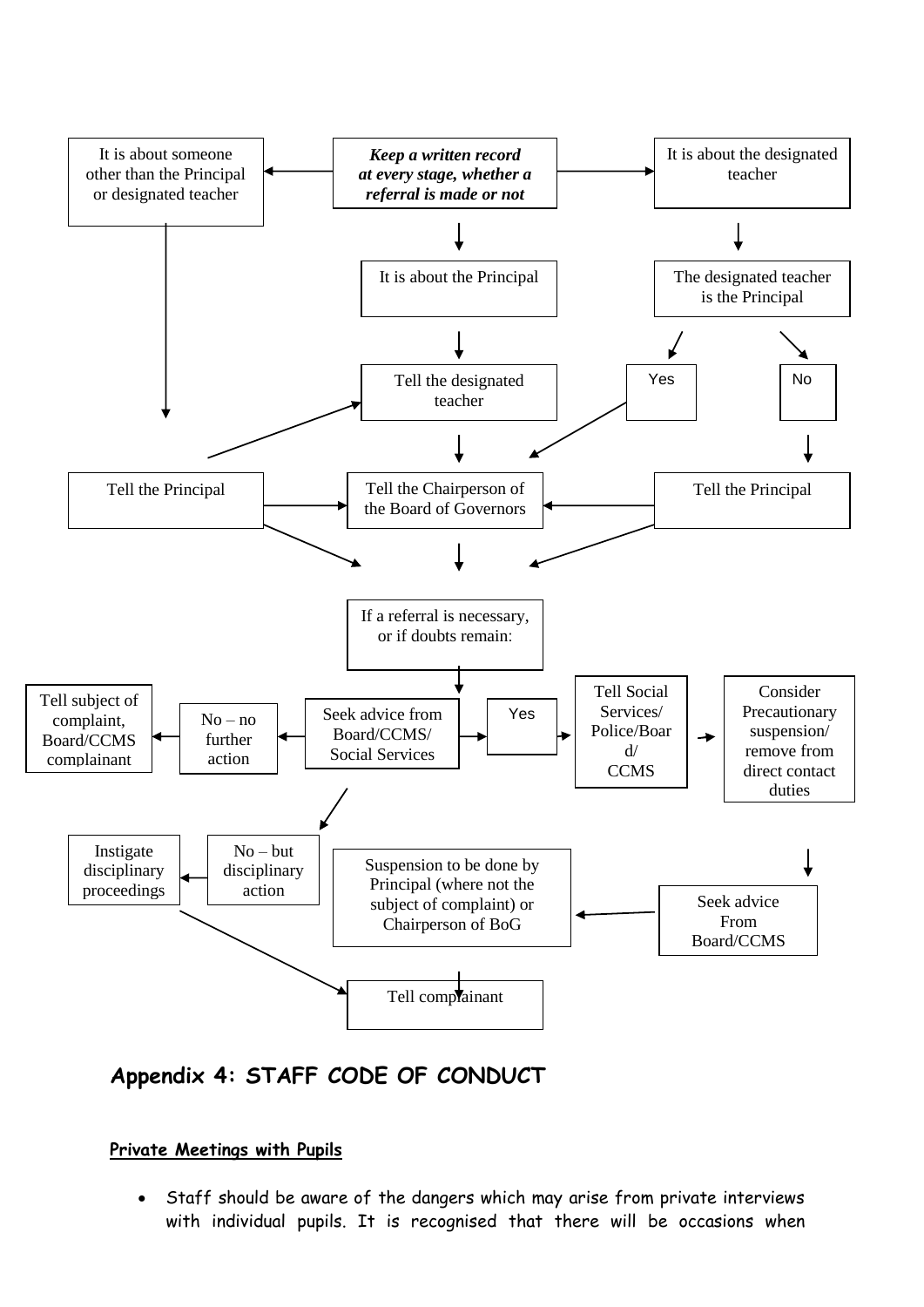confidential interviews must take place. As far as possible, staff should conduct such interviews in a room with visual access, or with the door open.

- Where such conditions cannot apply, staff are advised to ensure that another adult knows that the interview is taking place. It may be necessary to use a sign indicating that the room is in use, but is not advisable to use signs prohibiting entry to the room.
- Where possible another pupil or (preferably) another adult should be present or nearby during the interview, and the school should take active measures to facilitate this.

#### **Physical Contact with Pupils**

- As a general principle, staff are advised not to make unnecessary physical contact with their pupils.
- It is unrealistic and unnecessary, however, to suggest staff should touch pupils only in emergencies. In particular, a distressed child, especially a younger child, may need reassurance involving physical comforting, as a caring parent would provide. Staff should not feel inhibited from providing this.
- Staff should never touch a child who has clearly indicated that he/she is, or would be, uncomfortable with such contact, unless it is necessary to protect the child, others or property from harm.
- Physical punishment is illegal, as is any form of physical response to misbehaviour, unless it is by way of necessary restraint.
- Staff who have to administer first-aid to a pupil should ensure wherever possible that this is done in the presence of other children or another adult. However, no member of staff should hesitate to provide first-aid in an emergency simply because another person is not present.
- Any physical contact which would be likely to be misinterpreted by the pupil, parent or other casual observer should be avoided.
- Following any incident where a member of staff feels that his/her actions have been, or may be, misconstrued, a written report of the incident should be submitted immediately to his/her line manager.
- Staff should be particularly careful when supervising pupils in a residential setting, or in approved out of schools activities, where more informal relationships tend to be usual and where staff may be in proximity to pupils in circumstances very different from the normal school/work environment.

#### **Choice and Use of Teaching Materials**

- Teachers should avoid teaching materials, the choice of which might be misinterpreted and reflect upon the motives for the choice.
- When using teaching materials of a sensitive nature a teacher should be aware of the danger that their application, either by pupils or by the teacher, might after the event be criticised. Schools have already received advice on the value